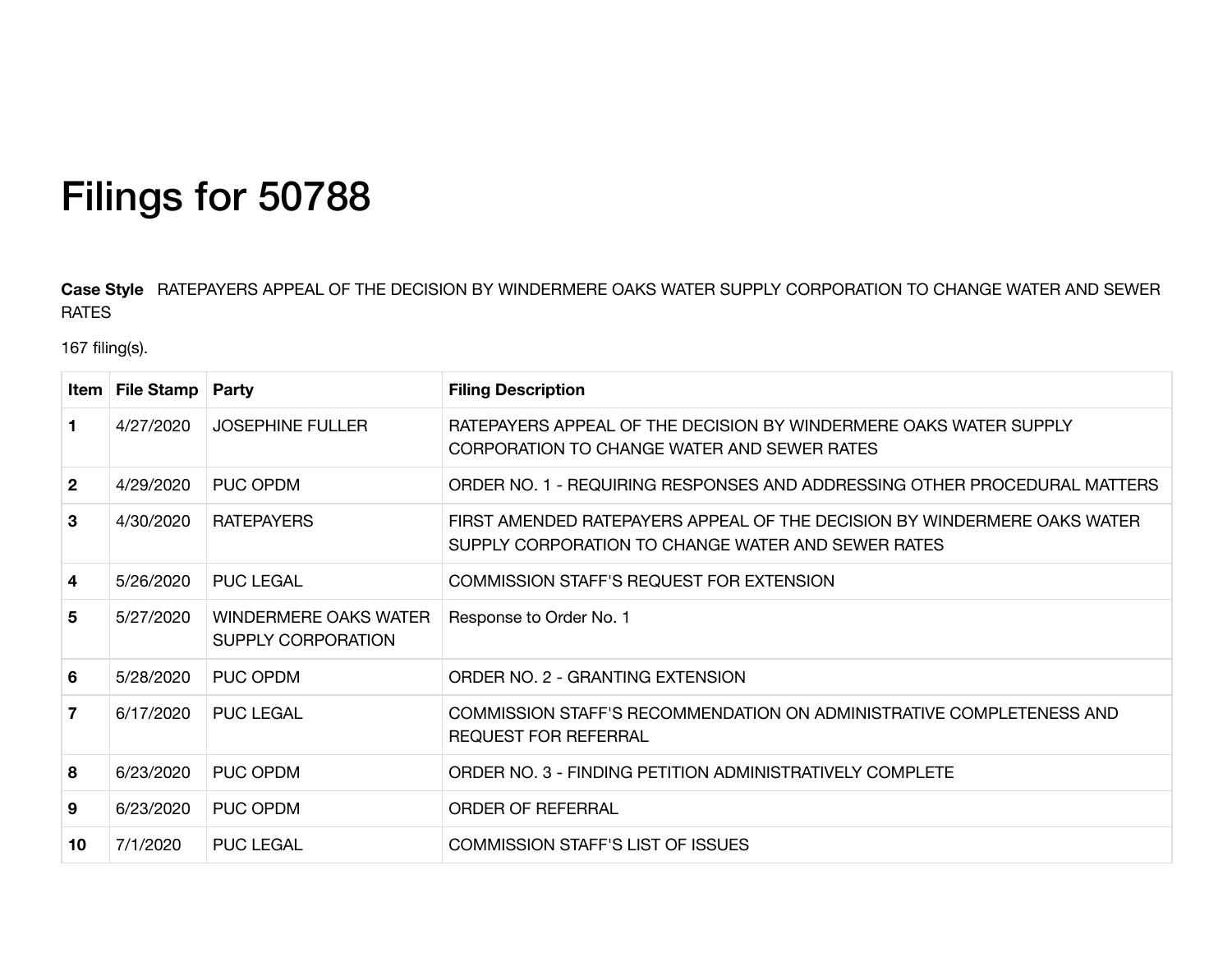| 11 | 7/1/2020  | <b>WINDERMERE OAKS WATER</b><br><b>SUPPLY CORPORATION</b>             | Windermere Oaks Water Supply Corporation's List of Issues                                                                                  |
|----|-----------|-----------------------------------------------------------------------|--------------------------------------------------------------------------------------------------------------------------------------------|
| 12 | 7/2/2020  | <b>JOSEPHINE FULLER</b>                                               | <b>LIST OF ISSUES</b>                                                                                                                      |
| 13 | 7/7/2020  | <b>JOESPHINE FULLER</b>                                               | Additional Ratepayer Petitioner Representative                                                                                             |
| 14 | 7/9/2020  | <b>PUC OPDM</b>                                                       | DRAFT PRELIMINARY ORDER                                                                                                                    |
| 15 | 7/10/2020 | <b>WINDERERMERE OAKS</b><br><b>WATER SUPPLY</b><br><b>CORPORATION</b> | Windermere Oaks Water Supply Corporation's Objection to Ratepayers Notice of Additional<br>Representation                                  |
| 16 | 7/10/2020 | <b>SOAH</b>                                                           | SOAH ORDER NO. 1-CASE DESCRIPTION AND GENERAL PROCEDURES                                                                                   |
| 17 | 7/16/2020 | <b>JOSEPHINE FULLER</b>                                               | Second Notice of Additional Representation for Ratepayers and First Notice of Additional<br>Ratepayer Appeal Forms                         |
| 18 | 7/16/2020 | <b>PUC OPDM</b>                                                       | PRELIMINARY ORDER                                                                                                                          |
| 19 | 7/16/2020 | <b>PUC OPDM</b>                                                       | OUTGOING COMMISSION SIGNED ORDER MAIL LOG                                                                                                  |
| 20 | 7/23/2020 | <b>JOSEPHINE FULLER</b>                                               | Vacation                                                                                                                                   |
| 21 | 7/30/2020 | <b>PUC LEGAL</b>                                                      | AGREED PROPOSED PROCEDURAL SCHEDULE                                                                                                        |
| 22 | 8/17/2020 | <b>SOAH</b>                                                           | ORDER NO. 2- ADOPTING AGREED PROCEDURAL SCHEDULE, SETTING HEARING ON THE<br>MERITS AND PREHEARING CONFERENCE MEDIATION                     |
| 23 | 8/26/2020 | <b>RATEPAYERS</b><br><b>REPRESENTATIVES</b>                           | Ratepayers First Request for Information to Windermere Oaks Water Supply Corporation                                                       |
| 24 | 9/1/2020  | SOAH                                                                  | ORDER NO. 3-MEMORIALIZING PREHEARING CONFERENCE; RULING ON OBJECTION;<br>DISCUSSING MEDIATION AND REQUIRING STATUS REPORT                  |
| 25 | 9/8/2020  | <b>WINDERMERE OAKS WATER</b><br>SUPPLY CORPORATION                    | Windermere Oaks Water Supply Corporation's Objections to Ratepayers' First Request for<br>Information                                      |
| 26 | 9/8/2020  | <b>WINDERMERE OAKS WATER</b><br><b>SUPPLY CORPORATION</b>             | Windermere Oaks Water Supply Corporation's Motion for Entry of Protective Order                                                            |
| 27 | 9/9/2020  | <b>WINDERMERE OAKS WATER</b><br>SUPPLY CORPORATION                    | The Windermere Oaks Water Supply Corporation's First Request for Information to the<br>Windermere Oaks Water Supply Corporation Ratepayers |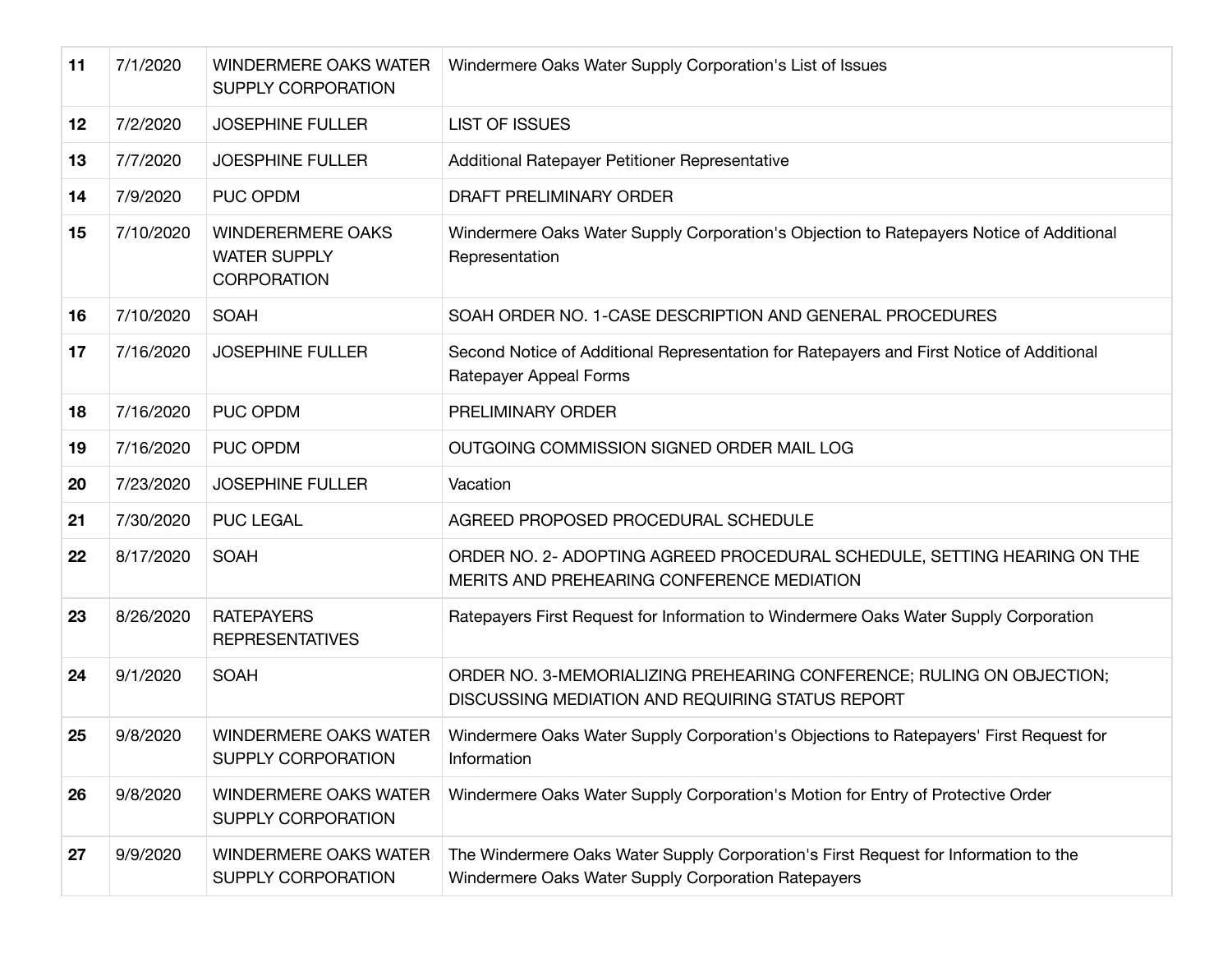| 28 | 9/10/2020 | <b>WINDERERMERE OAKS</b><br><b>WATER SUPPLY</b><br><b>CORPORATION</b> | Windermere Oaks Water Supply Corporation's Privilege Index for Ratepayers' First Request for<br>Information                                             |
|----|-----------|-----------------------------------------------------------------------|---------------------------------------------------------------------------------------------------------------------------------------------------------|
| 29 | 9/15/2020 | <b>WINDERMERE OAKS WATER</b><br>SUPPLY CORPORATION                    | Windermere Oaks Water Supply Corporation's Response to Ratepayers' First Request for<br>Information                                                     |
| 30 | 9/15/2020 | <b>WINDERMERE OAKS WATER</b><br>SUPPLY CORPORATION                    | Statement Under Section 4 of the Proposed Protective Order and List of Confidential/Highly<br>Sensitive Information                                     |
| 31 | 9/15/2020 | <b>WOWSC RATEPAYERS</b>                                               | Motion to Compel                                                                                                                                        |
| 32 | 9/16/2020 | <b>SOAH</b>                                                           | <b>MEDIATION LETTER</b>                                                                                                                                 |
| 33 | 9/16/2020 | PATTI FLUNKER                                                         | <b>Status Report</b>                                                                                                                                    |
| 34 | 9/18/2020 | <b>WINDERMERE OAKS WATER</b><br>SUPPLY CORPORATION                    | CONFIDENTIAL ATTACHMENTS TO RATEPAYER'S RFI NOS. 1-13, 1-14, 1-15, 1-16, 1-21, AND<br>1-22 BATE STAMP: 1 CD                                             |
| 35 | 9/21/2020 | <b>RATEPAYERS</b>                                                     | Extension                                                                                                                                               |
| 36 | 9/22/2020 | <b>WINDERMERE OAKS WATER</b><br>SUPPLY CORPORATION                    | Windermere Oaks Water Supply Corporation's Response to Ratepayers' Motion to Compel                                                                     |
| 37 | 9/23/2020 | <b>WINDERMERE OAKS WATER</b><br>SUPPLY CORPORATION                    | Windermere Oaks Water Supply Corporation's Response to Ratepayers' Motion for Extension of<br>Time                                                      |
| 38 | 9/23/2020 | <b>RATEPAYERS</b>                                                     | Ratepayers' Objections to Windermere Oaks Water Supply Corporation First Request for<br>Information                                                     |
| 39 | 9/25/2020 | <b>RATEPAYERS</b>                                                     | PRIVILEGE INDEX                                                                                                                                         |
| 40 | 9/28/2020 | Ratepayers                                                            | RATEPAYERS' REPRESENTATIVES ANSWERS TO WINDERMERE OAKS WATER SUPPLY<br>CORPORATIONS FIRST REQUEST FOR INFORMATION                                       |
| 41 | 9/28/2020 | WINDERMERE OAKS WATER<br>SUPPLY CORPORATION                           | Windermere Oaks Water Supply Corporation's Motion to Abate Proceeding                                                                                   |
| 42 | 9/30/2020 | <b>WINDERMERE OAKS WATER</b><br>SUPPLY CORPORATION                    | Windermere Oaks Water Supply Corporation's Motion to Compel First Requests for Information to<br>Ratepayers of Windermere Oaks Water Supply Corporation |
| 43 | 9/30/2020 | <b>SOAH</b>                                                           | ORDER NO. 4-ADOPTING PROTECTIVE ORDER; TEMPORARILY STAYING DISCOVERY<br>PENDING RULING ON MOTION TO ABATE                                               |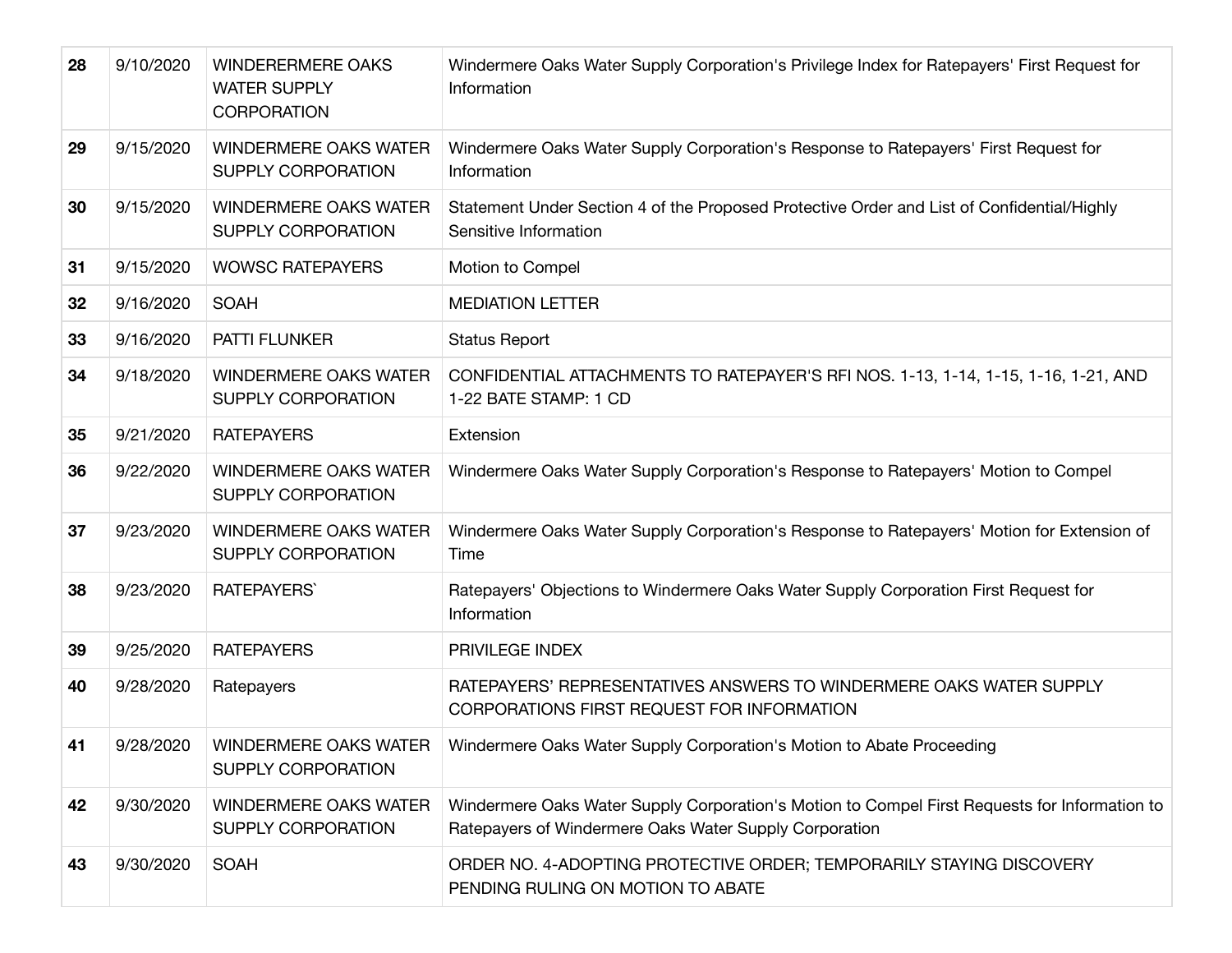| 44 | 10/5/2020  | <b>PUC LEGAL</b>                                         | COMMISSION STAFF'S RESPONSE TO WINDERMERE OAKS WATER SUPPLY CORPORATION'S<br><b>MOTION TO ABATE</b>                                  |
|----|------------|----------------------------------------------------------|--------------------------------------------------------------------------------------------------------------------------------------|
| 45 | 10/5/2020  | <b>RATEPAYERS</b>                                        | Ratepayers' Response to Windermere Oaks Water Supply Corporation Motion to Abate                                                     |
| 46 | 10/8/2020  | <b>SOAH</b>                                              | ORDER NO. 5-GRANTING IN PART MOTION TO COMPEL, DENYING MOTION TO ABATE, AND<br>REFERRING TO MEDIATION                                |
| 47 |            | 10/16/2020 PUC LEGAL                                     | COMMISSION STAFF'S FIRST REQUEST FOR INFORMATION TO WINDERMERE OAKS WATER<br>SUPPLY CORPORATION QUESTION NOS. STAFF 1-1 THROUGH 1-25 |
| 48 | 10/19/2020 | <b>SOAH</b>                                              | <b>MEDIATION LETTER</b>                                                                                                              |
| 49 |            | 10/26/2020 PUC LEGAL                                     | <b>COMMISSION STAFF'S PROTECTIVE ORDER CERTIFICATIONS</b>                                                                            |
| 50 |            | 10/28/2020   WINDERMERE OAKS WATER<br>SUPPLY CORPORATION | Windermere Oaks Water Supply Corporation's Objections to Commission Staff's First Request for<br>Information                         |
| 51 | 11/4/2020  | <b>PUC LEGAL</b>                                         | <b>COMMISSION STAFF'S MOTION TO COMPEL</b>                                                                                           |
| 52 | 11/5/2020  | <b>RATEPAYERS</b>                                        | Ratepayers Second Request for Information                                                                                            |
| 53 | 11/6/2020  | <b>PUC LEGAL</b>                                         | <b>AGREED STATUS REPORT</b>                                                                                                          |
| 54 | 11/9/2020  | <b>WINDERMERE OAKS WATER</b><br>SUPPLY CORPORATION       | Windermere Oaks Water Supply Corporation's Response to Commission Staff's First Request for<br>Information                           |
| 55 | 11/9/2020  | <b>WINDERMERE OAKS WATER</b><br>SUPPLY CORPORATION       | Windermere Oaks Water Supply Corporation's Statement under Section 4 of the Protective Order<br>and List of Confidential Information |
| 56 | 11/10/2020 | <b>WINDERMERE OAKS WATER</b><br>SUPPLY CORPORATION       | CONFIDENTIAL- ATTACHEMENT TO STAFF'S RFI NO. 1-10 BATE STAMP- CD                                                                     |
| 57 | 11/12/2020 | <b>WINDERMERE OAKS WATER</b><br>SUPPLY CORPORATION       | Windermere Oaks Water Supply Corporation's Response to                                                                               |
| 58 |            | 11/16/2020   WINDERMERE OAKS WATER<br>SUPPLY CORPORATION | Windermere Oaks Water Supply Corporation's Second Request for                                                                        |
| 59 | 11/17/2020 | <b>RATEPAYERS</b>                                        | Ratepayers Representatives Protective Order Certifications                                                                           |
| 60 | 11/24/2020 | <b>WINDERMERE OAKS WATER</b><br>SUPPLY CORPORATION       | Windermere Oaks Water Supply Corporation's Response to Ratepayers' Representatives Second<br>Request for Information                 |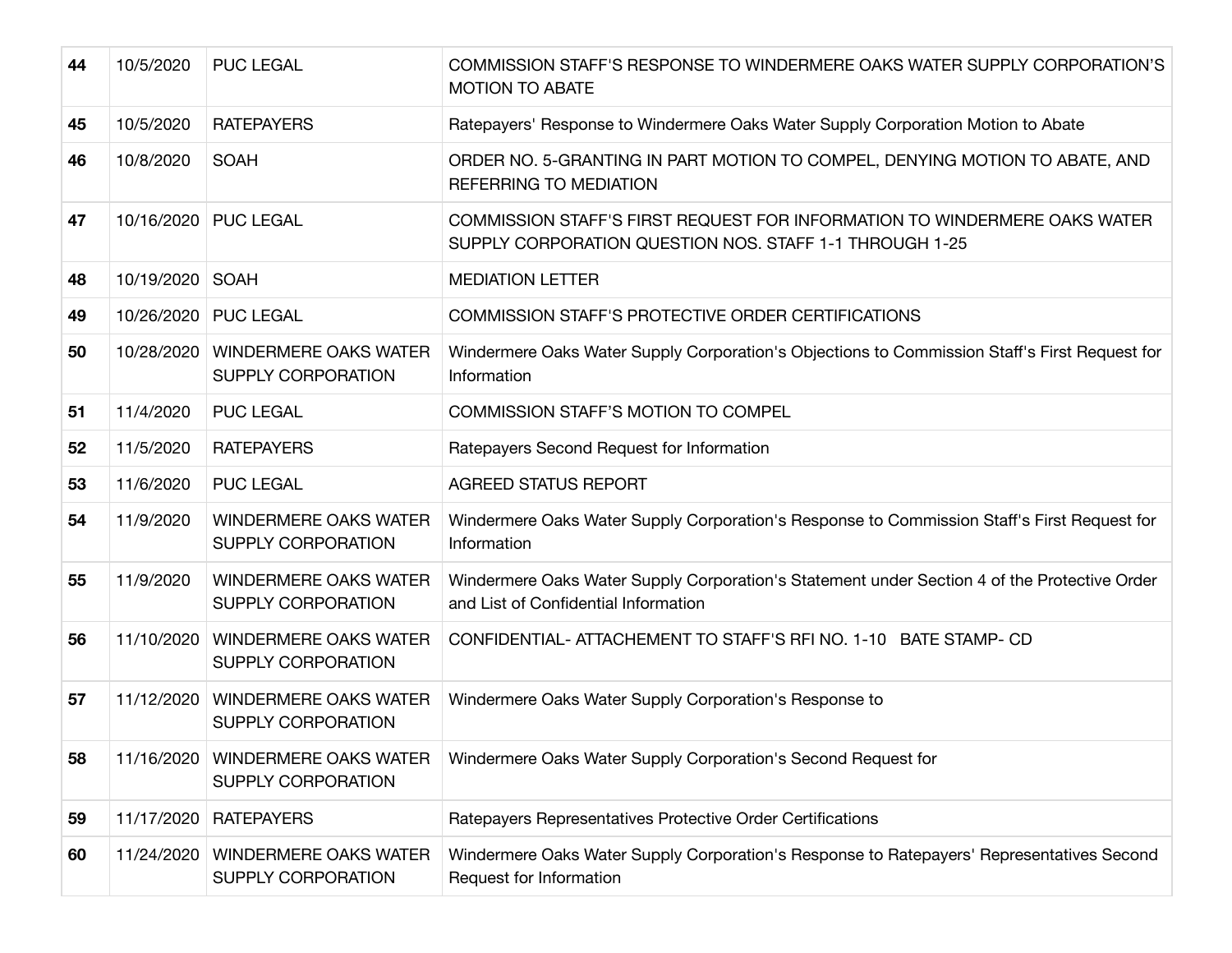| 61 | 12/7/2020 | <b>RATEPAYERS</b>                                  | Ratepayers' Representatives' Answers to WOWSC Second Request For Information                                                                                                |
|----|-----------|----------------------------------------------------|-----------------------------------------------------------------------------------------------------------------------------------------------------------------------------|
| 62 | 12/7/2020 | <b>RATEPAYERS</b>                                  | First Amended Ratepayers Representatives Answers to WOWSC Second RFI                                                                                                        |
| 63 | 12/9/2020 | <b>PUC LEGAL</b>                                   | <b>AGREED STATUS REPORT</b>                                                                                                                                                 |
| 64 | 1/8/2021  | <b>PUC LEGAL</b>                                   | <b>AGREED STATUS REPORT</b>                                                                                                                                                 |
| 65 | 1/19/2021 | <b>PUC LEGAL</b>                                   | SECOND REQUEST FOR INFORMATION TO WINDERMERE OAKS WATER SUPPLY<br>CORPORATION QUESTION NOS. STAFF 2-1 THROUGH 2-7                                                           |
| 66 | 1/19/2021 | <b>SOAH</b>                                        | MEDIATOR'S REPORT ON MEDIATION                                                                                                                                              |
| 67 | 1/21/2021 | <b>SOAH</b>                                        | ORDER NO. 6-ABATING PROCEDURAL SCHEDULE; REQUIRING PARTIES TO CONFER<br>REGARDING PROCEDURAL SCHEDULE; SETTING PREHEARING CONFERNCE; AND<br>CANCELING HEARING ON THE MERITS |
| 68 | 1/26/2021 | <b>PUC LEGAL</b>                                   | AGREED PROPOSED PROCEDURAL SCHEDULE                                                                                                                                         |
| 69 | 1/28/2021 | <b>WINDERMERE OAKS WATER</b><br>SUPPLY CORPORATION | Windermere Oaks Water Supply Corporation's Supplemental Response to Ratepayers' First<br>Request for Information                                                            |
| 70 | 1/28/2021 | <b>WINDERMERE OAKS WATER</b><br>SUPPLY CORPORATION | CONFIDENTIAL-VOLUMINOUS ATTACHMENT TO RATEPAYERS RFI NO 1-9; BATE STAMP CD                                                                                                  |
| 71 | 1/28/2021 | <b>WINDERMERE OAKS WATER</b><br>SUPPLY CORPORATION | Windermere Oaks Water Supply Corporation's Supplemental Response to Commission Staff's<br>First Request for Information                                                     |
| 72 | 1/28/2021 | <b>WINDERMERE OAKS WATER</b><br>SUPPLY CORPORATION | CONFIDENTIAL- ATTACHMENT TO STAFF'S RFI NO 1-7 AND 1-14; BATE STAMP 1-93                                                                                                    |
| 73 | 2/2/2021  | <b>SOAH</b>                                        | ORDER NO. 7-MEMORIALIZING PREHEARING CONFERENCE; ADOPTING AMENDED<br>PROCEDURAL SCHEDULE; SETTING HEARING ON THE MERITS; AND RULING ON DISCOVERY<br><b>DISPUTES</b>         |
| 74 | 2/8/2021  | WINDERMERE OAKS WATER<br><b>SUPPLY CORPORATION</b> | Windermere Oaks Water Supply Corporation's Response to Commission Staff's Second Request<br>for Information                                                                 |
| 75 | 2/10/2021 | <b>WINDERMERE OAKS WATER</b><br>SUPPLY CORPORATION | Windermere Oaks Water Supply Corporation's Supplemental Response                                                                                                            |
| 76 | 2/10/2021 | <b>RATEPAYERS</b>                                  | RATEPAYERS AMENDED PRIVILEGE LOG IN RESPONSE TO WINDERMERE OAKS WATER<br>SUPPLY CORPORATION FIRST REQUEST FOR INFORMATION AND SOAH ORDER #7                                 |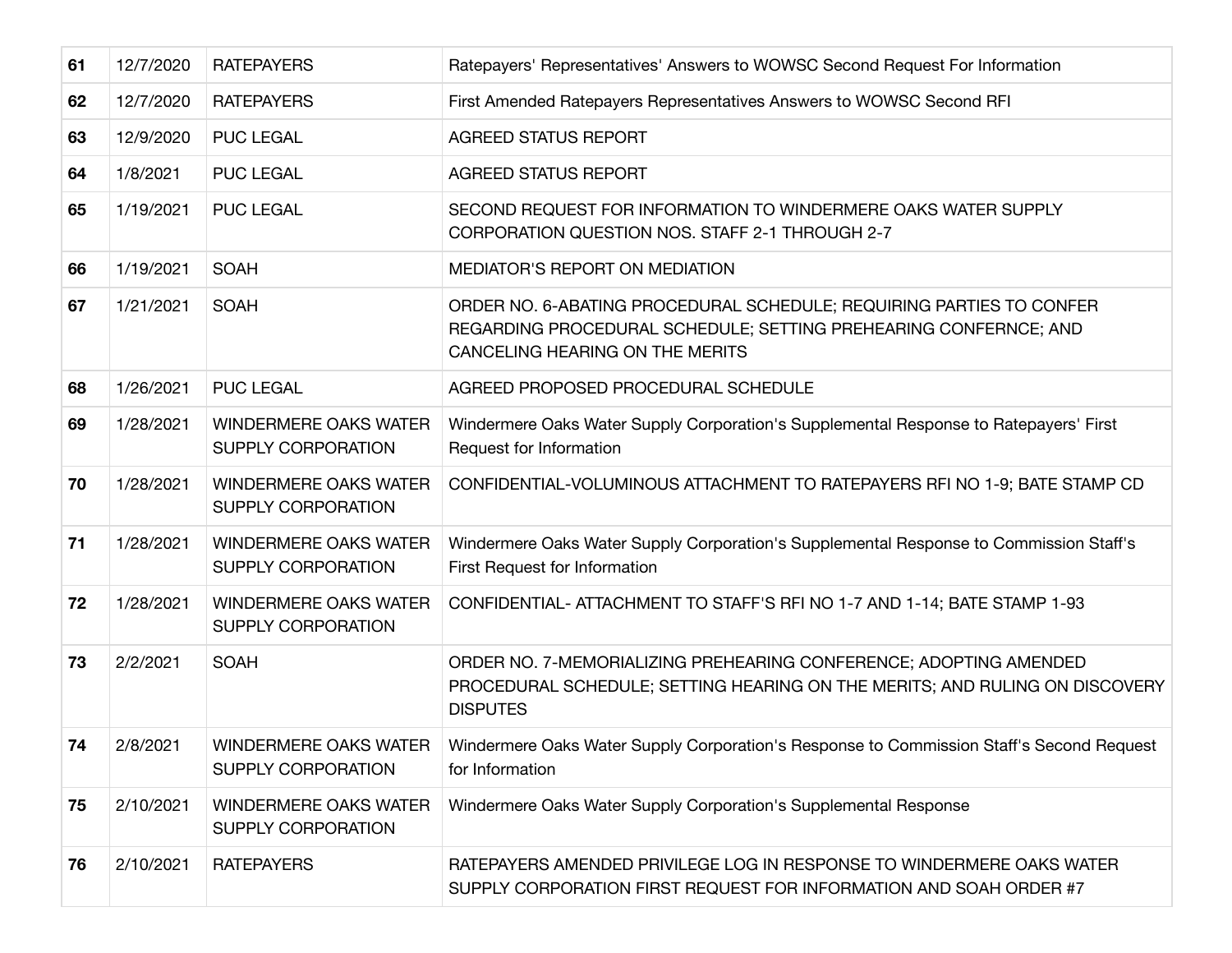| 77 | 2/26/2021 | <b>RATEPAYERS</b>                                                    | Response to WOWSC First RFI                                                                                                                                                                |
|----|-----------|----------------------------------------------------------------------|--------------------------------------------------------------------------------------------------------------------------------------------------------------------------------------------|
| 78 | 3/4/2021  | <b>WINDERMERE OAKS WATER</b><br><b>SUPPLY CORPORATION</b>            | Windermere Oaks Water Supply Corporation's Objection to Ratepayers' Privilege Log and Motion<br>to Compel Ratepayers to Respond to Request for Information as Required by Commission Rules |
| 79 | 3/10/2021 | <b>WINDERMERE OAKS WATER</b><br>SUPPLY CORPORATION                   | Direct Testimony of George Burriss on behalf of Windermere Oaks Water Supply Corporation                                                                                                   |
| 80 | 3/10/2021 | <b>WINDERMERE OAKS WATER</b><br>SUPPLY CORPORATION                   | CONFIDENTIAL-ATTACHMENT GB-2 TO DIRECT TESTIMONY OF GEORGE BURRISS ON<br>BEHALF OD WINDEREMERE OAKS WSC BATE STAMP 1-9                                                                     |
| 81 | 3/10/2021 | <b>WINDERMERE OAKS WATER</b><br><b>SUPPLY CORPORATION</b>            | Direct Testimony of Joe Gimenez, III on behalf of Windermere Oaks Water Supply Corporation                                                                                                 |
| 82 | 3/10/2021 | WINDERMERE OAKS WATER<br><b>SUPPLY CORPORATION</b>                   | Direct Testimony of Mike Nelson on behalf of Windermere Oaks Water Supply Corporation                                                                                                      |
| 83 | 3/10/2021 | <b>WINDERMERE OAKS WATER</b><br><b>SUPPLY CORPORATION</b>            | Direct Testimony of Jamie Mauldin on behalf of Windermere Oaks Water Supply Corporation                                                                                                    |
| 84 | 3/11/2021 | <b>RATEPAYERS</b>                                                    | Answers to Motion to Compel                                                                                                                                                                |
| 85 | 3/12/2021 | <b>RATEPAYERS</b>                                                    | RATEPAYERS REPRESENTATIVES REQUEST FOR ADMINISTRATIVE LAW JUDGE REVIEW AND<br>RULING OF CURENT WINDERMERE OAKS WATER SUPPLY CORPORATION DIRECTOR<br>REPRESENTATIVE APPEARANCES             |
| 86 | 3/17/2021 | <b>WOWSC RATEPAYERS</b>                                              | Objections to Testimony of Joe Gimenez                                                                                                                                                     |
| 87 | 3/19/2021 | <b>WINDERMERE OAKS WATER</b><br>SUPPLY CORPORATION<br>(WOWSC)        | <b>WOWSC Response to Ratepayers</b>                                                                                                                                                        |
| 88 | 3/24/2021 | <b>WINDERMERE OAKS WATER</b><br><b>SUPPLY CORPORATION</b><br>(WOWSC) | Response to Ratepayers' Objections to and Motion to Strike WOWSC's Direct Testimony                                                                                                        |
| 89 | 4/1/2021  | <b>SOAH</b>                                                          | ORDER NO. 8-RULING ON PENDING MOTIONS                                                                                                                                                      |
| 90 | 4/7/2021  | <b>RATEPAYERS</b>                                                    | Direct Testimony Daniel Flunker,                                                                                                                                                           |
| 91 | 4/7/2021  | <b>RATEPAYERS</b>                                                    | Direct Testimony of Daniel Flunker                                                                                                                                                         |
| 92 | 4/7/2021  | <b>RATEPAYERS</b>                                                    | Direct Testimony Bill Stein                                                                                                                                                                |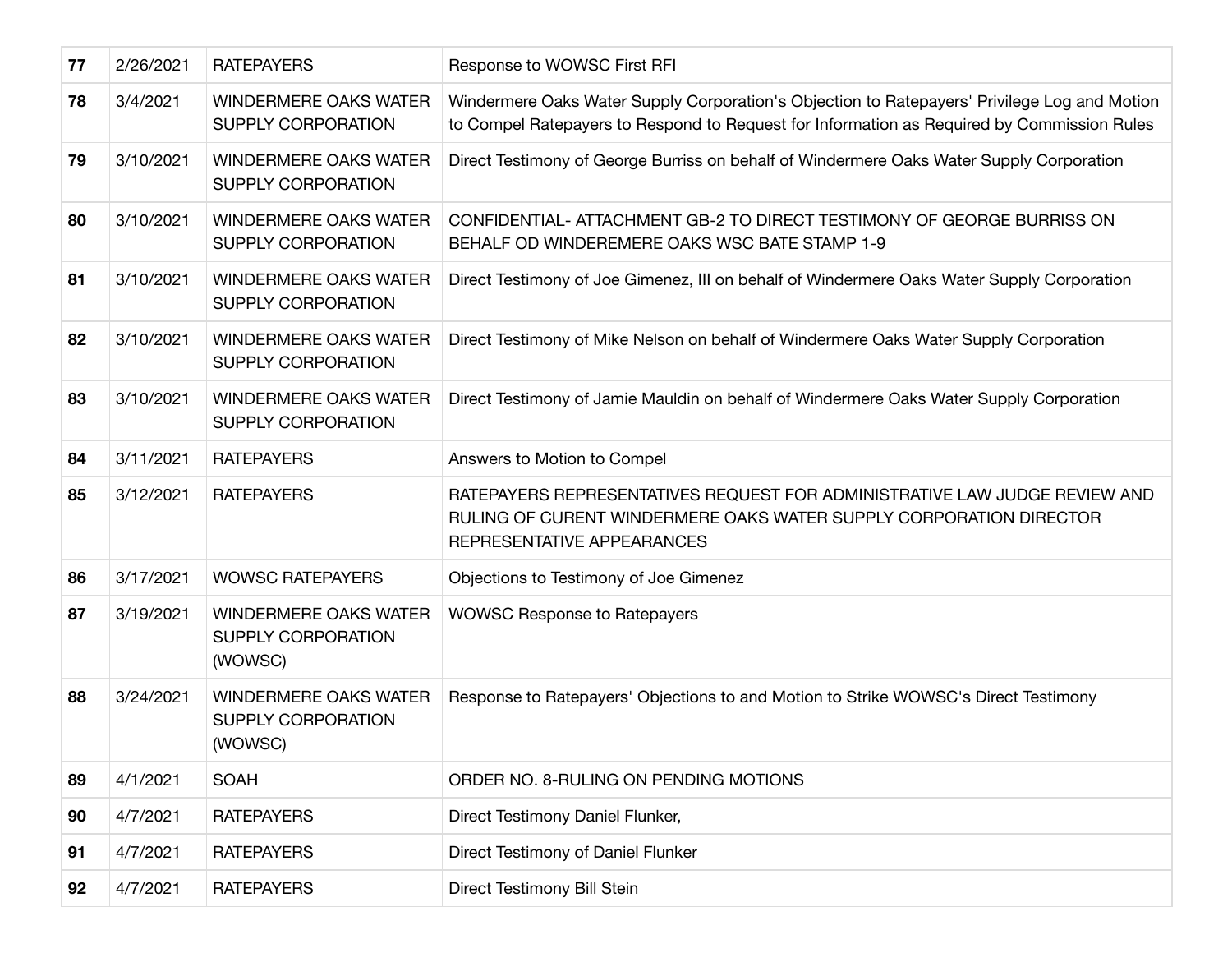| 93  | 4/7/2021  | <b>RATEPAYERS</b>                                             | Direct Testimony of Patti Flunker                                                                                                                                                                 |
|-----|-----------|---------------------------------------------------------------|---------------------------------------------------------------------------------------------------------------------------------------------------------------------------------------------------|
| 94  | 4/7/2021  | <b>RATEPAYERS</b>                                             | Direct Testimony of Kathryn E. Allen                                                                                                                                                              |
| 95  | 4/8/2021  | <b>RATEPAYERS</b>                                             | Supplemental Exhibit to the Testimony of Kathryn E. Allen                                                                                                                                         |
| 96  | 4/14/2021 | <b>WINDERMERE OAKS WATER</b><br>SUPPLY CORPORATION<br>(WOWSC) | WOWSC's Objections and Motion to Strike Portions of the Direct Testimony of Daniel Flunker                                                                                                        |
| 97  | 4/14/2021 | <b>WINDERMERE OAKS WATER</b><br>SUPPLY CORPORATION<br>(WOWSC) | WOWSC's Objections and Motion to Strike Portions of the Direct Testimony of Patti Flunker                                                                                                         |
| 98  | 4/14/2021 | WINDERMERE OAKS WATER<br>SUPPLY CORPORATION<br>(WOWSC)        | WOWSC's Objections and Motion to Strike Portions of the Direct Testimony of Bill Stein                                                                                                            |
| 99  | 4/14/2021 | <b>WINDERMERE OAKS WATER</b><br>SUPPLY CORPORATION<br>(WOWSC) | WOWSC's Objections and Motion to Strike Portions of the Direct Testimony of Kathryn E. Allen                                                                                                      |
| 100 | 4/19/2021 | <b>PUC LEGAL</b>                                              | COMMISSION STAFF'S THIRD REQUEST FOR INFORMATION TO WINDERMERE OAKS WATER<br>SUPPLY CORPORATION QUESTION NO. STAFF 3-1                                                                            |
| 101 | 4/20/2021 | <b>PUC LEGAL</b>                                              | COMMISSION STAFF'S FOURTH REQUEST FOR INFORMATION TO WINDERMERE OAKS<br>WATER SUPPLY CORPORATION QUESTION NOS. STAFF 4-1 THROUGH 4-8                                                              |
| 102 | 4/21/2021 | <b>RATEPAYERS</b>                                             | Response to Windermere Oaks Water Supply Corporation (WOWSC) Objections to and Motions<br>to Strike Testimony and Attachments of Danny Flunker, Bill Stein, Patti Flunker and Kathryn E.<br>Allen |
| 103 | 4/26/2021 | <b>RATEPAYERS</b>                                             | Ratepayers Request for Exception of $\hat{A}$ §22.71(h)                                                                                                                                           |
| 104 | 4/30/2021 | <b>RATEPAYERS</b>                                             | Ratepayers Representatives Third Request For Information to the Windermere Oaks Water Supply<br>Corporation                                                                                       |
| 105 | 5/3/2021  | <b>SOAH</b>                                                   | ORDER NO. 9-RULING ON OBJECTIONS TO DIRECT TESTIMONY; GRANTING MOTION TO<br><b>EXTEND TIME TO FILE RESPONSE</b>                                                                                   |
| 106 | 5/5/2021  | <b>PUC LEGAL</b>                                              | S. English - Direct Testimony                                                                                                                                                                     |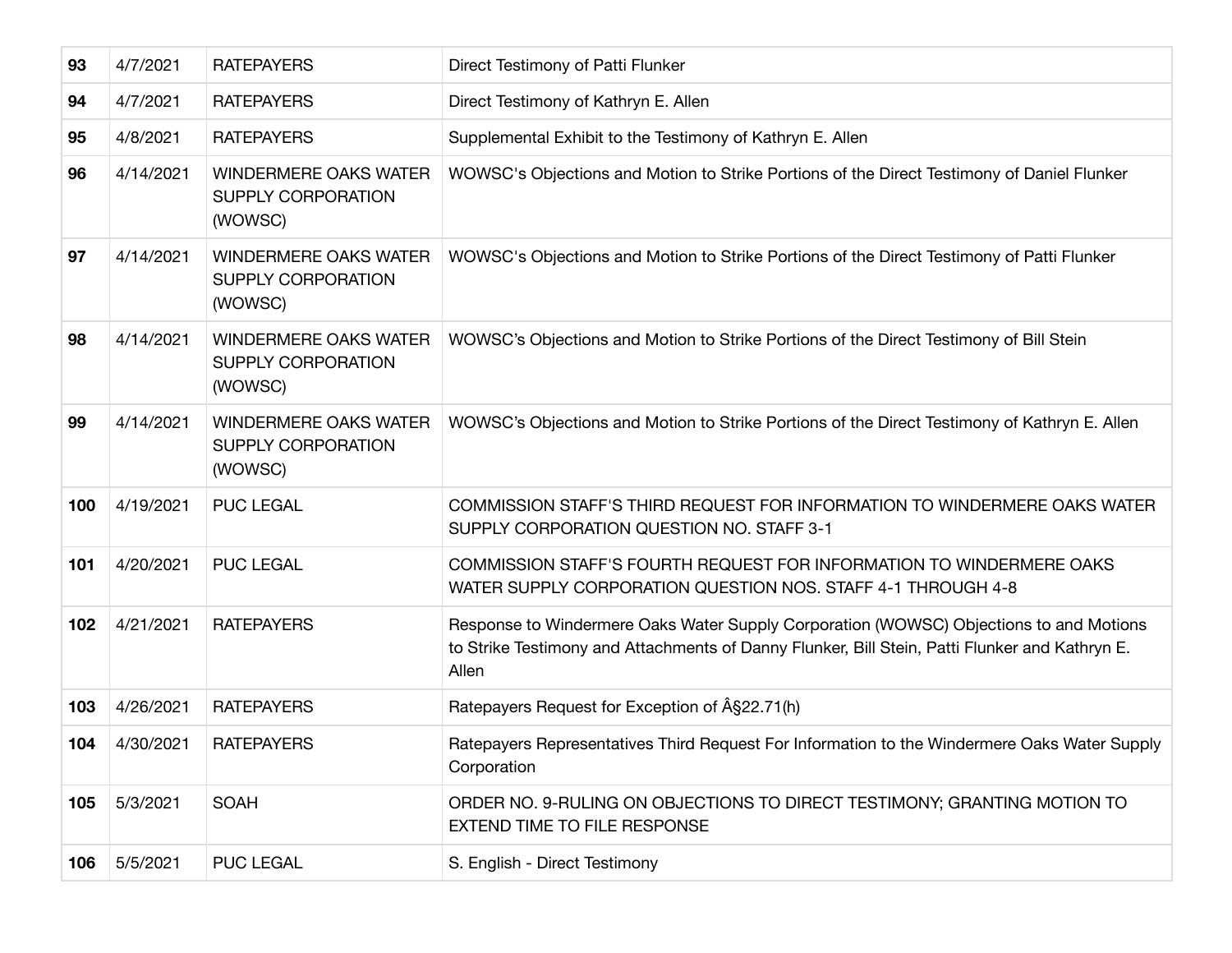| 107 | 5/5/2021  | <b>PUC LEGAL</b>                                                         | S. Mendoza - Direct Testimony                                                                                                          |
|-----|-----------|--------------------------------------------------------------------------|----------------------------------------------------------------------------------------------------------------------------------------|
| 108 | 5/5/2021  | <b>PUC LEGAL</b>                                                         | H. Graham - Direct Testimony                                                                                                           |
| 109 | 5/5/2021  | <b>PUC LEGAL</b>                                                         | M. Gilford - Direct Testimony                                                                                                          |
| 110 | 5/5/2021  | <b>PUC LEGAL</b>                                                         | Confidential-Direct Testimony- H. Graham Bate Stamp- 1 to 11                                                                           |
| 111 | 5/10/2021 | <b>WINDERMERE OAKS WATER</b><br><b>SUPPLY CORPORATION</b><br>(WOWSC)     | RESPONSE TO COMMISSION STAFF'S THIRD REQUEST FOR INFORMATION                                                                           |
| 112 | 5/10/2021 | WINDERMERE OAKS WATER<br>SUPPLY CORPORATION<br>(WOWSC)                   | WOWSC's Response to Staff's Fourth Request for Information                                                                             |
| 113 | 5/10/2021 | <b>WINDERMERE OAKS WATER</b><br><b>SUPPLY CORPORATION</b><br>(WOWSC)     | OBJECTIONS TO RATEPAYERS' THIRD REQUEST FOR INFORMATION                                                                                |
| 114 | 5/17/2021 | <b>RATEPAYERS</b>                                                        | Ratepayers Motion to Compel the WOWSC to Ratepayers Third Request for Information                                                      |
| 115 | 5/18/2021 | THE WINDERMERE OAKS<br><b>WATER SUPPLY</b><br><b>CORPORATION (WOWSC)</b> | WINDERMERE OAKS WATER SUPPLY CORPORATION'S THIRD REQUEST FOR INFORMATION<br>TO THE WINDERMERE OAKS WATER SUPPLY CORPORATION RATEPAYERS |
| 116 | 5/19/2021 | <b>WINDERMERE OAKS WATER</b><br>SUPPLY CORPORATION<br>(WOWSC)            | WOWSC's Response to Ratepayers Third Request for Information                                                                           |
| 117 | 5/20/2021 | <b>WINDERMERE OAKS WATER</b><br><b>SUPPLY CORPORATION</b><br>(WOWSC)     | Confidential- Attachement Ratepayers 3-2 WOWSC's Response to Ratepayers Third RFI Bate<br>Stamp-CD                                     |
| 118 | 5/20/2021 | WINDERMERE OAKS WATER<br>SUPPLY CORPORATION<br>(WOWSC)                   | Response to Ratepayers' Motion to Compel Responses to Ratepayers 3rd RFI                                                               |
| 119 | 5/21/2021 | <b>SOAH</b>                                                              | ORDER NO. 10-DENYING MOTION TO COMPEL                                                                                                  |
| 120 | 6/1/2021  | <b>RATEPAYERS</b>                                                        | Ratepayers Revised & Redacted Testimony of Daniel Flunker, Patti Flunker and Bill Stein                                                |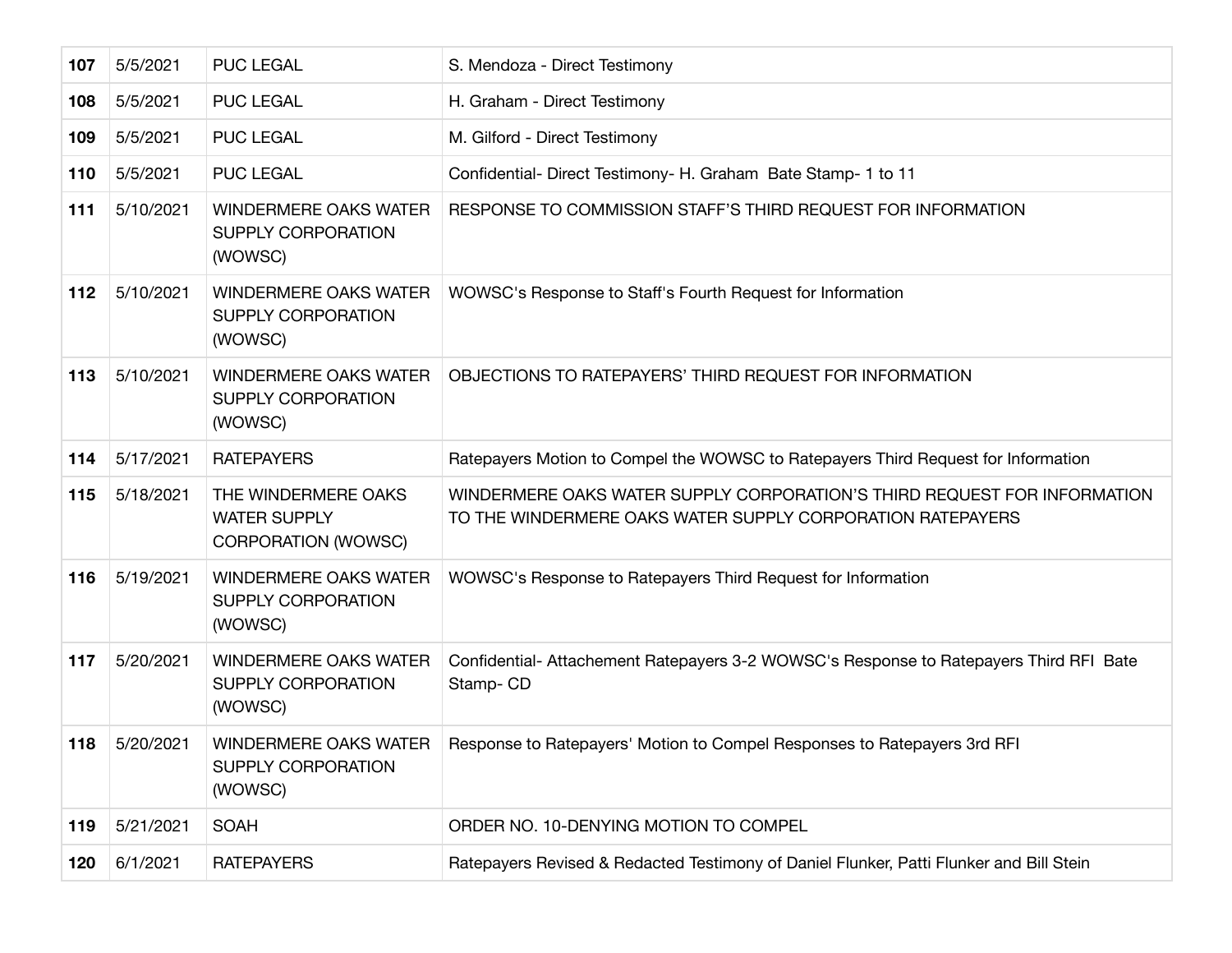| 121 | 6/4/2021  | <b>WINDERMERE OAKS WATER</b><br><b>SUPPLY CORPORATION</b>            | Objection to Ratepayers Revised Testimony of Daniel Flunker, Patti Flunker and Bill Stein in<br>Response to SOAH Order No. 9 |
|-----|-----------|----------------------------------------------------------------------|------------------------------------------------------------------------------------------------------------------------------|
| 122 | 6/7/2021  | <b>WINDERMERE OAKS WATER</b><br>SUPPLY CORPORATION<br>(WOWSC)        | REBUTTAL TESTIMONY OF MIKE NELSON                                                                                            |
| 123 | 6/7/2021  | <b>WINDERMERE OAKS WATER</b><br>SUPPLY CORPORATION<br>(WOWSC)        | REBUTTAL TESTIMONY OF JOE GIMENEZ III                                                                                        |
| 124 | 6/7/2021  | <b>WINDERMERE OAKS WATER</b><br><b>SUPPLY CORPORATION</b><br>(WOWSC) | FIRST SUPPLEMENTAL DIRECT TESTIMONY OF JAMIE L. MAULDIN                                                                      |
| 125 | 6/7/2021  | <b>WINDERMERE OAKS WATER</b><br>SUPPLY CORPORATION<br>(WOWSC)        | REBUTTAL TESTIMONY OF GRANT RABON                                                                                            |
| 126 | 6/7/2021  | <b>RATEPAYERS</b>                                                    | Ratepayers Answers to the Windermere Oaks Water Supply Corporation Third Request for<br>Information                          |
| 127 | 6/10/2021 | <b>PUC LEGAL</b>                                                     | AGREED REQUEST TO AMEND PROCEDURAL SCHEDULE                                                                                  |
| 128 | 6/14/2021 | <b>RATEPAYERS</b>                                                    | Objections and Motions to Strike the Rebuttal Testimony of Joe Gimenez and Grant Rabon                                       |
| 129 | 6/14/2021 | <b>SOAH</b>                                                          | ORDER NO. 11-SUSTAINING OBJECTION TO RATEPAYERS' REVISED TESTIMONY; GRANTING<br>AGREED REQUEST TO AMEND PROCEDURAL SCHEDULE  |
| 130 | 6/17/2021 | <b>RATEPAYERS</b>                                                    | Ratepayers Errata Testimony of Danny Flunker, Patricia Flunker and Bill Stein_Redacted                                       |
| 131 | 6/18/2021 | <b>PUC LEGAL</b>                                                     | <b>COMMISSION STAFF'S MOTION</b>                                                                                             |
| 132 | 6/21/2021 | <b>WINDERMERE OAKS WATER</b><br>SUPPLY CORPORATION<br>(WOWSC)        | WOWSC's Response to Ratepayers' Objections to Joe Gimenez Rebuttal Testimony                                                 |
| 133 | 6/21/2021 | <b>WINDERMERE OAKS WATER</b><br><b>SUPPLY CORPORATION</b><br>(WOWSC) | WOWSC's Response to Ratepayers' Objections to Grant Rabon Rebuttal Testimony                                                 |
| 134 | 6/21/2021 | <b>SOAH</b>                                                          | ORDER NO. 12-RESETTING HEARING ON THE MERITS                                                                                 |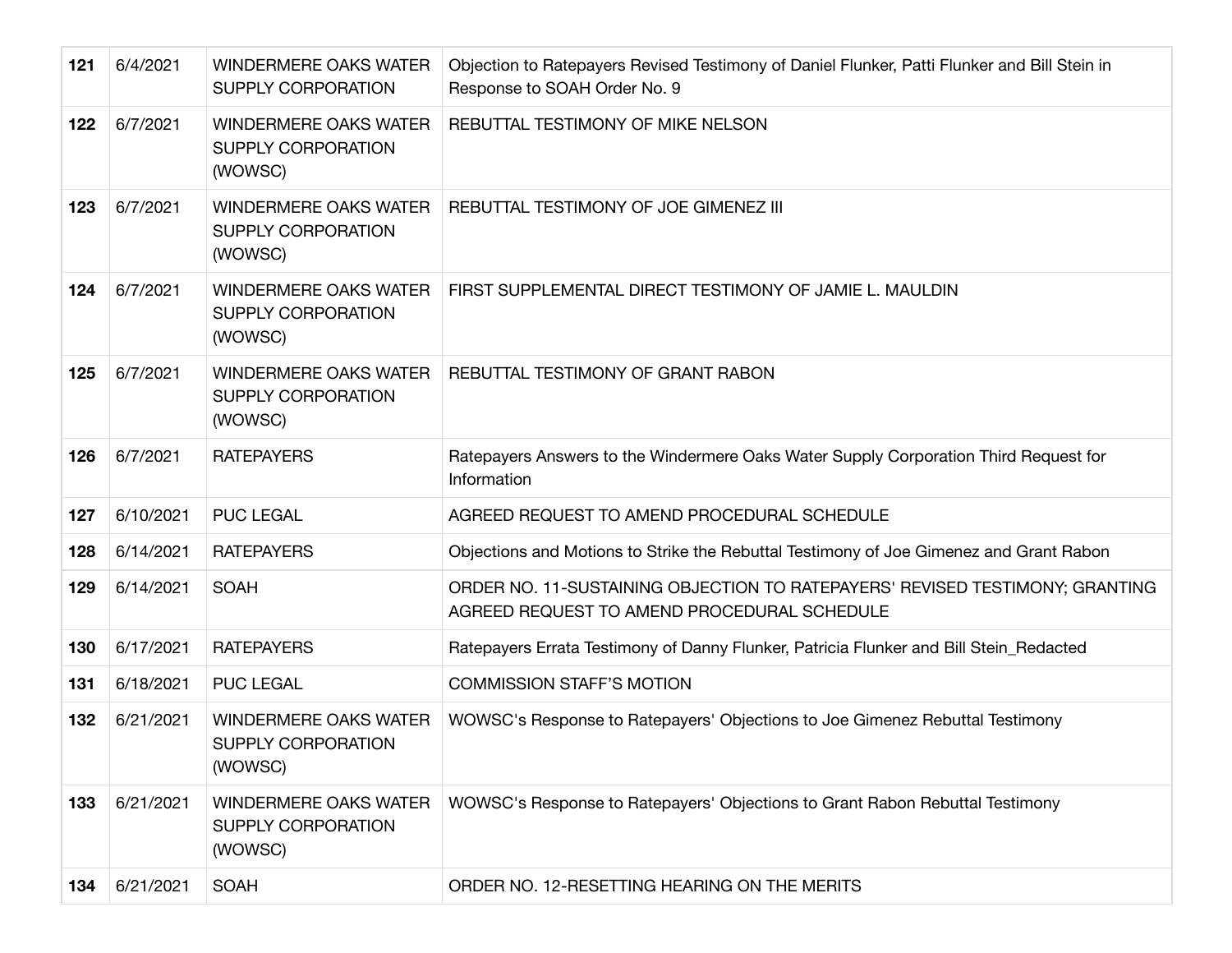| 135 | 6/28/2021  | <b>SOAH</b>                                                          | ORDER NO.13-GRANTING MOTION TO ADOPT TESTIMONY; DENYING MOTIONS TO STRIKE                                    |
|-----|------------|----------------------------------------------------------------------|--------------------------------------------------------------------------------------------------------------|
| 136 | 7/7/2021   | <b>SOAH</b>                                                          | SOAH ORDER NO. 14 RESETTING HEARING ON THE MERITS                                                            |
| 137 | 11/18/2021 | Ratepayers of Windermere<br>Oaks Water Supply<br>Corporation         | Notice of Authorized Representative                                                                          |
| 138 | 11/19/2021 | <b>WINDERMERE OAKS WATER</b><br><b>SUPPLY CORPORATION</b><br>(WOWSC) | Second Supplemental Direct Testimony of Jamie L. Mauldin on behalf of WOWSC                                  |
| 139 | 11/19/2021 | <b>WINDERMERE OAKS WATER</b><br><b>SUPPLY CORPORATION</b><br>(WOWSC) | <b>WOWSC's Exhibit List</b>                                                                                  |
| 140 | 11/19/2021 | <b>WINDERMERE OAKS WATER</b><br>SUPPLY CORPORATION<br>(WOWSC)        | <b>WOWSC's Witness List</b>                                                                                  |
| 141 | 11/19/2021 | <b>PUC LEGAL</b>                                                     | COMMISSION STAFF'S WITNESS LIST AND INITIAL EXHIBIT LIST                                                     |
| 142 | 11/19/2021 | Ratepayers                                                           | Ratepayers Witness and Exhibit List SOAH 473-20-4071.WS PUC Docket 50788                                     |
| 143 | 11/23/2021 | <b>WINDERMERE OAKS WATER</b><br>SUPPLY CORPORATION<br>(WOWSC)        | WOWSC's Objection to Ratepayers' Witness and Exhibit List                                                    |
| 144 | 11/23/2021 | <b>PUC LEGAL</b>                                                     | COMMISSION STAFF'S FIRST ERRATA TO THE DIRECT TESTIMONY OF SPENCER ENGLISH                                   |
| 145 | 11/23/2021 | <b>PUC LEGAL</b>                                                     | SUPPLEMENTAL DIRECT TESTIMONY OF MAXINE GILFORD                                                              |
| 146 | 11/23/2021 | <b>PUC LEGAL</b>                                                     | <b>COMMISSION STAFF'S AMENDED EXHIBIT LIST</b>                                                               |
| 147 | 11/28/2021 | <b>RATEPAYERS'</b>                                                   | RESPONSE TO OBJECTION OF WINDERMERE OAKS WATER SUPPLY CORPORATION TO<br>RATEPAYERS' WITNESS AND EXHIBIT LIST |
| 148 | 11/29/2021 | <b>WINDERMERE OAKS WATER</b><br><b>SUPPLY CORPORATION</b><br>(WOWSC) | WOWSC's Errata to the Direct Testimony of Mike Nelson                                                        |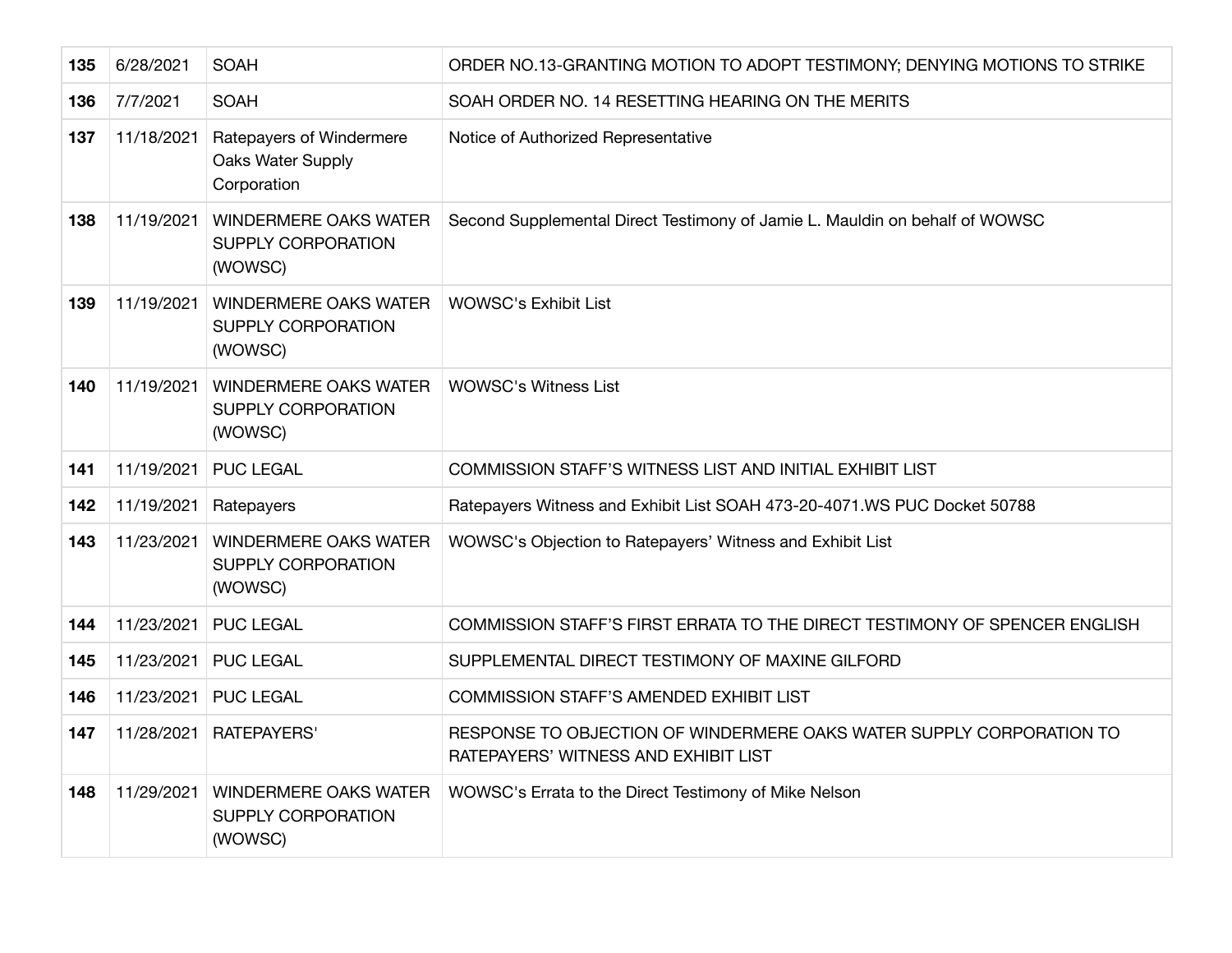| 149 | 11/29/2021 | <b>WINDERMERE OAKS WATER</b><br><b>SUPPLY CORPORATION</b><br>(WOWSC)          | <b>WOWSC's First Amended Exhibit List</b>                                                                        |
|-----|------------|-------------------------------------------------------------------------------|------------------------------------------------------------------------------------------------------------------|
| 150 | 11/30/2021 | <b>RATEPAYERS'</b>                                                            | SIGNED PROTECTED ORDER                                                                                           |
| 151 | 11/30/2021 | <b>PUC LEGAL</b>                                                              | <b>COMMISSION STAFF'S SUPPLEMENTAL PROTECTIVE ORDER CERTIFICATION</b>                                            |
| 152 | 12/2/2021  | Ratepayers                                                                    | RATEPAYERSS AMENDED EXHIBIT LIST                                                                                 |
| 153 | 12/3/2021  | Ratepayers                                                                    | Second Amended Exhibit List                                                                                      |
| 154 | 12/3/2021  | <b>WINDERMERE OAKS WATER</b><br><b>SUPPLY CORPORATION</b><br>(WOWSC)          | <b>WOWSC's Second Amended Exhibit List</b>                                                                       |
| 155 | 12/6/2021  | <b>SOAH</b>                                                                   | ORDER NO. 15-POST HEARING BRIEFING; GUIDELINES                                                                   |
| 156 | 12/11/2021 | Ratepayers'                                                                   | REQUEST FOR INTERIM RELIEF PENDING COMMISSION'S RESOLUTION OF RATEPAYER<br><b>APPEAL</b>                         |
| 157 | 12/14/2021 | <b>WINDERMERE OAKS WATER</b><br><b>SUPPLY CORPORATION</b><br>(WOWSC)          | WOWSC's Response to Ratepayers Request for Interim Relief                                                        |
| 158 | 12/20/2021 | <b>KENNEDY REPORTING</b><br><b>SERVICE</b>                                    | Ratepayers Offer of Proof- Wednesday, December 1, 2021                                                           |
| 159 | 12/20/2021 | <b>KENNEDY REPORTING</b><br><b>SERVICE</b>                                    | Hearing On The Merits- Wednesday, December 1, 2021 (Via Zoom Videoconference) (Pages 1-<br>242, 243-468, 469-591 |
| 160 | 12/20/2021 | <b>SOAH</b>                                                                   | SOAH ORDER NO. 16 DENYING MOTION FOR INTERIM RELIEF                                                              |
| 161 | 12/30/2021 | <b>WINDERERMERE OAKS</b><br><b>WATER SUPPLY</b><br><b>CORPORATION (WOWSC)</b> | Proposed Findings of Fact and Conclusions of Law                                                                 |
| 162 | 12/30/2021 | <b>WINDERERMERE OAKS</b><br><b>WATER SUPPLY</b><br><b>CORPORATION (WOWSC)</b> | Third Supplemental Direct Testimony of Jamie L. Mauldin, on behalf of WOWSC                                      |